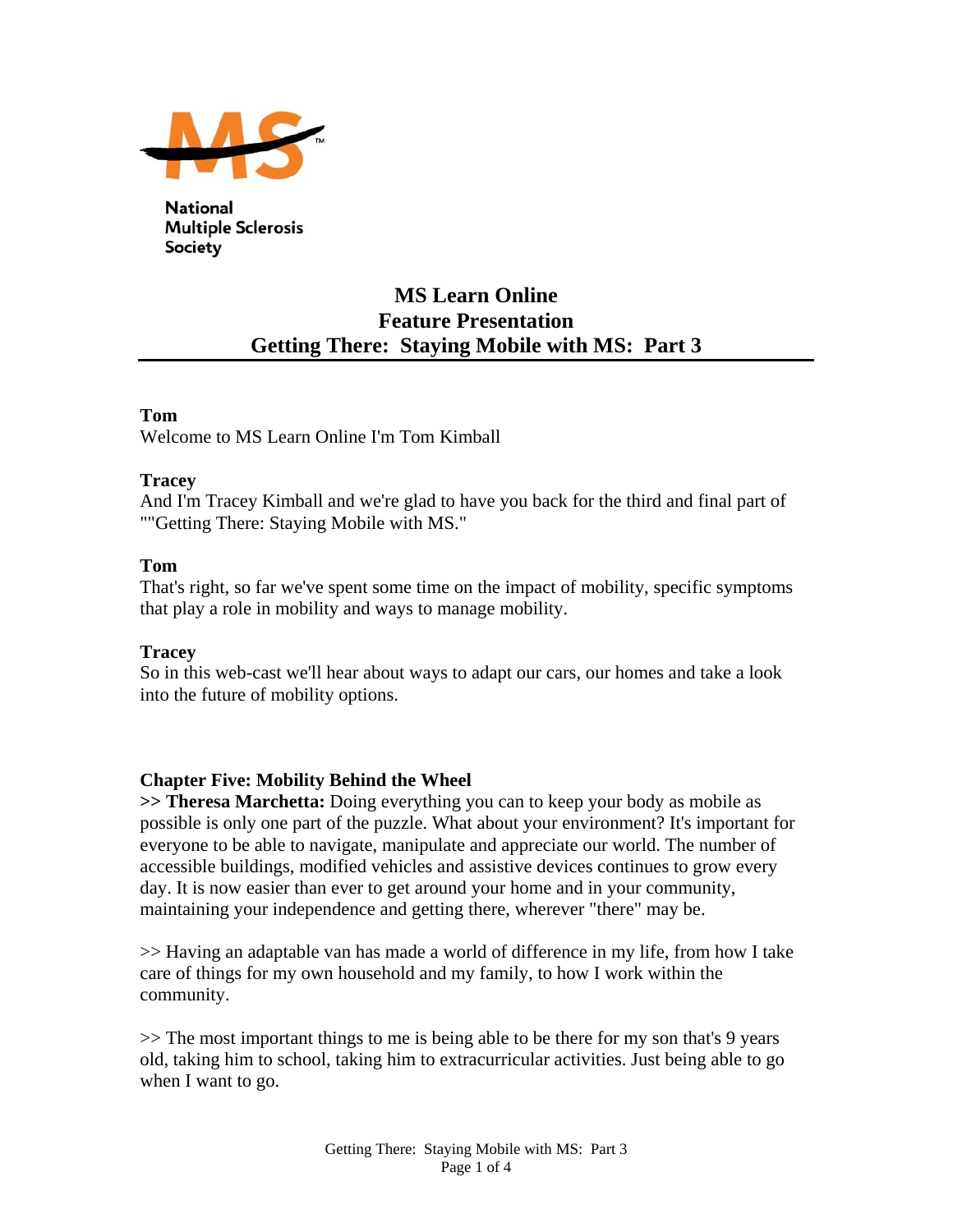>> It's very important to stay active and to stay driving and get out there in the community. And it doesn't just involve the standard car with the foot pedals. You can do all kinds of things. You can drive from a power chair, you can drive with hardly any arm strength now. There are so many adaptions out there.

>> When we start looking at mobility in terms of adapting vehicles, some of the manufacturers, and GM is one, they have done a lot of work building mobility equipment to fit into their vehicles, and are usually very helpful.

>> Through GM Mobility, we believe there's a tremendous opportunity to serve a need. People are looking for solutions that allow them to come out of the house and become active members of society, and be able to participate in family activities. For people with MS who would like to continue to have the opportunity to drive, you really need to be evaluated by a certified driving rehabilitation specialist. You really do need to be instructed on whatever equipment might be prescribed for you, and you have to be tested and certified before your license will be granted by the state.

>> "Oh, look at this! How cool is this!" "Once you get used to it, it's pretty good." "I love this."

>> Part of what I do is help people to be able to learn how to drive with adaptive devices so that they can drive with hand controls, for instance.

>> When I first started using hand controls, again, I was very petrified and I was nervous, but I knew that I was a good driver and that I could do it. And it took me about a month of practicing in the neighborhood, driving around before I finally got out. And I'd say it was about a year so that it is second nature. I don't even think about it.

>> Once an individual has their license to drive with equipment, the next step is to find a mobility equipment dealer in their market. These mobility dealers most often are certified by the National Mobility Equipment Dealers Association. You can find these members either in your local phone book or on the Web at www.nmeda.org. In terms of funding the purchase of the vehicle, there are a lot of sources that might be available given your particular situation and your state. Some sources you may want to check with include the Veterans Administration, state and vocational rehab facilities, your local insurance company. You can also even speak to often community agencies that are interested in supporting people and getting them back on the road.

>> It has given me the independence that I could never imagine. I can get out and I can do the things that I want to do, especially with my son, and being able to go shopping with my husband or going to dinner.

>> I've only had a van for a few months, but it has opened so many things for me. It's just made a world of difference.

## **Chapter Six: Design with MS in Mind**

>> The thumbnail definition of universal design is the design of the built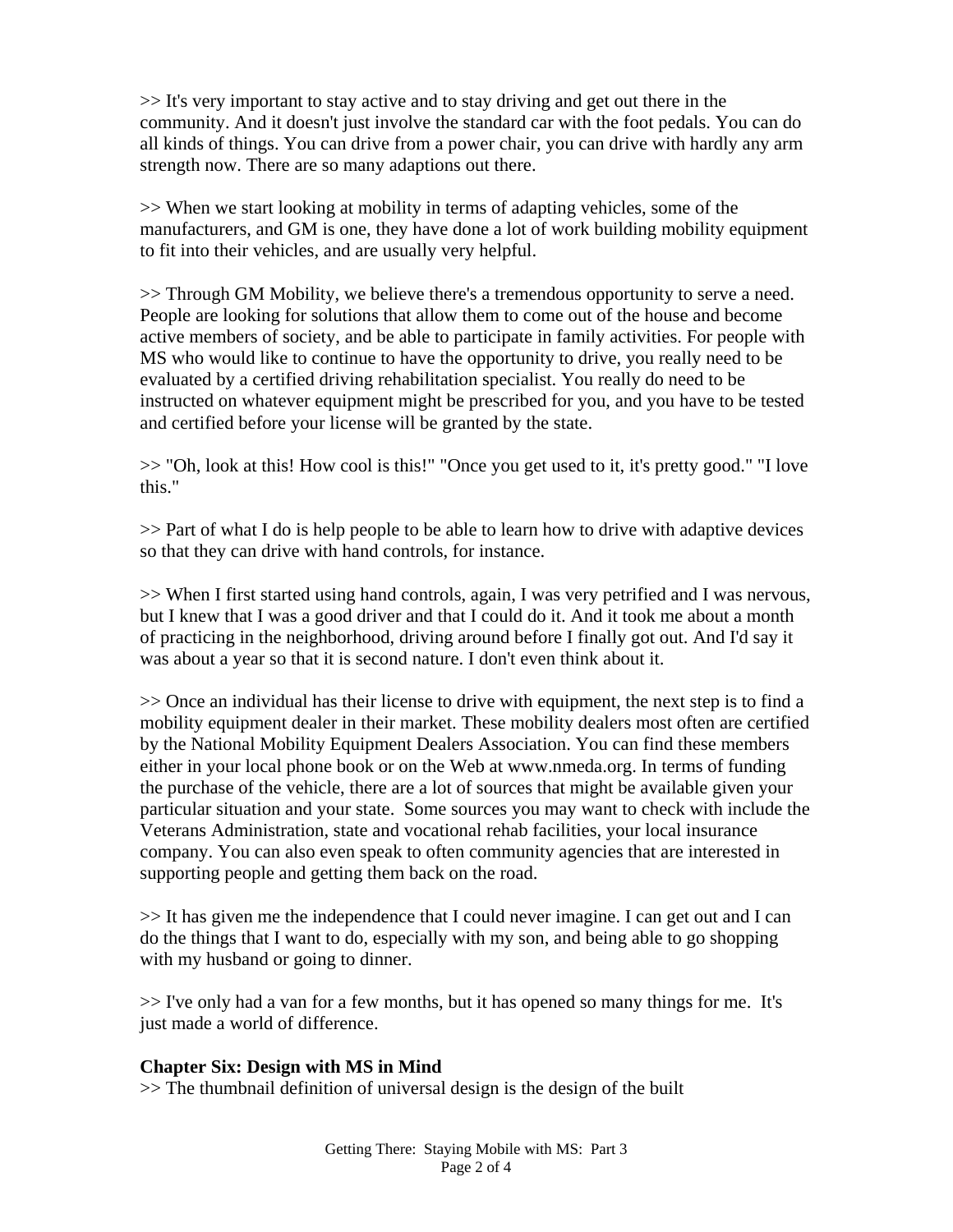environment in products in ways that allow use by the widest range of people possible without regard to age, ability or size. So, it's integrated design that works well for a wide range of people. If you do it right, it also looks good. There are a lot of things you can do in your house

>> We made it so there was no thresholds between each room.

>> Flooring and stairs are two areas to look at.

 $\gg$  My husband designed this little hallway so that it  $-1$  didn't have to worry about the step.

>> Thick pile carpet is a problem.

>> We went with the hardwoods because, again, it be a smoother surface.

>> Having something like an extension cord which crosses the route of travel can be a real hazard for everybody, but can be a special hazard for folks who may have trouble walking.

>> Mobility has always been a big part of our business, being able to get up and down and to get around. If you get the right products to help you at the right stage of your life, that helps you to live more independently and to live well.

>> This is a mod rail that's designed to help you get in and out of bed. >> These are transfer benches. You sit down outside the tub, pick your feet up, put them across, and the you have to slide your body into the tub.

>> This is an alternative to remodeling a bathroom.

>> As you can see, I have a rol

>> By taking barriers out of the home, we can enjoy our home, make the most of our lifestyle in it. This is a stair lift, a low-cost way to have an elevator in your home, and it glides up the stairs, allows you to enjoy the levels in your home.

>> Steps are a big thing, and these ramps are portable and allow you to carry them with you. Use the scooter, walker, anything to get to a friend's home, your family, overcoming a barrier, and they're easy to carry, and easy for a caregiver to put into a vehicle. As you can see, they've designed it so they're about 10 to 15 pounds in weight.

>> One of the good things we've noticed in the past 20 years is increasing attention and increasing acceptance of all the issues that we're talking about. You'll even see mention of accessibility modifications in one of these reality home rebuilding shows that they have on TV. So, clearly, people are beginning to get the message that they don't have to put up with the status quo. They don't have to put up with the house that doesn't work for them.